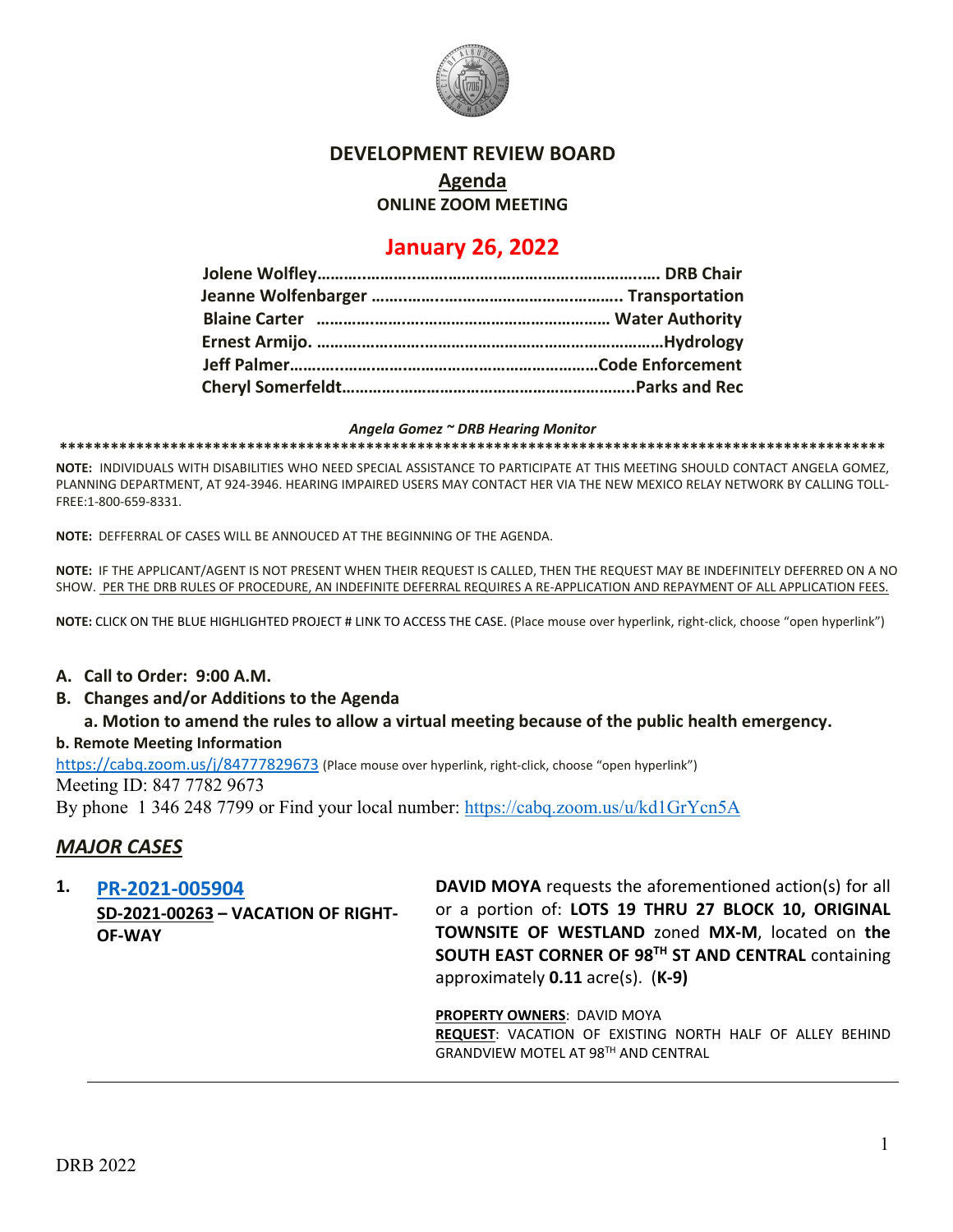**2. [Project #PR-2019-002277-](http://data.cabq.gov/government/planning/DRB/PR-2019-002277/DRB%20Submittals/) IDO 2018 (1002962) SI-2019-00246 – SITE PLAN**

**RESPEC** agent(s) for **RAINBOW PASEO, LLC** request(s) the aforementioned action(s) for all or a portion of **TRACT A PLAT OF TRACTS A, B AND C CANTATA AT THE TRAILS UNIT 2 (BEING A REPLAT OF TRACT OS-4 THE TRAILS UNIT 2 & TRACT A TAOS AT THE TRAILS UNIT 2**)**,** zoned **R-ML**, located on **OAKRIDGE ST NW between OAKRIDGE ST NW and TREE LINE AVE NW**, containing approximately **3.26** acre(s). **(C-9)** *[Deferred from 8/15/19, 10/9/19, 12/4/19, 2/5/20, 3/4/20, 4/15/20, 6/3/20, 8/5/20], 9/30/20, 10/14/20, 12/16/20, 2/24/21, 4/21/21, 6/23/21, 8/25/21, 10/6/21, 10/20/21, 11/10/21, 12/8/21]*

**PROPERTY OWNERS**: RV LOOP LLC **REQUEST**: 52 UNIT TOWNHOME DEVELOPMENT

**3.**

**[PR-2021-005573](http://data.cabq.gov/government/planning/DRB/PR-2021-005573/DRB%20Submittals/) IDO 2020 SD-2021-00171 – PRELIMINARY PLAT SD-2021-00172 – VACATION OF PUBLIC EASEMENT-22' Public Pedestrian Access SD-2021-00174 – VACATION OF PUBLIC EASEMENT-10' PUE SD-2021-00175 – VACATION OF PUBLIC EASEMENT-30' Public Waterline SD-2021-00176 - VACATION OF PUBLICEASEMENT-40' PNM SD-2021-00177 - VACATION OF PUBLICEASEMENT-Pedestrian Access and Drainage SD-2021-00178 - VACATION OF PRIVATE EASEMENT-Private Drainage SD-2021-00179 - VACATION OF PUBLICEASEMENT-Public Waterline studio SD-2021-00180 - VACATION OF PRIVATE EASEMENT-Private access-ABCWUA SD-2021-00181** - **VACATION OF PRIVATE -EASEMENT- Private access-ABCWUA**

**BOHANNAN HUSTON INC.** agent for **NETFLIX STUDIOS, LLC, KENNETH FALCON** requests the aforementioned action(s) for all or a portion of: **TRACTS 22-A,22-B,22-C, 26, N, O, Q-1, Q-2, Q-3, OS-7, R, 17, A-1-A-6, MESA DEL SOL INNOVATION PARK I & II** zoned **PC**, located on **5650 UNIVERSITY BLVD SE** containing approximately **162.78** acre(s). **(R-16)** *[Deferred from 9/29/21, 10/20/21, 11/3/21, 11/17/21, 12/1/21, 1/5/22]*

**PROPERTY OWNERS**: CITY OF ALBUQUERQUE, MDS INVESTMENTS **REQUEST**: PRELIMINARY PLAT, VACATIONS OF PRIVATE EASEMENT, VACATIONS OF PUBLIC EASEMENT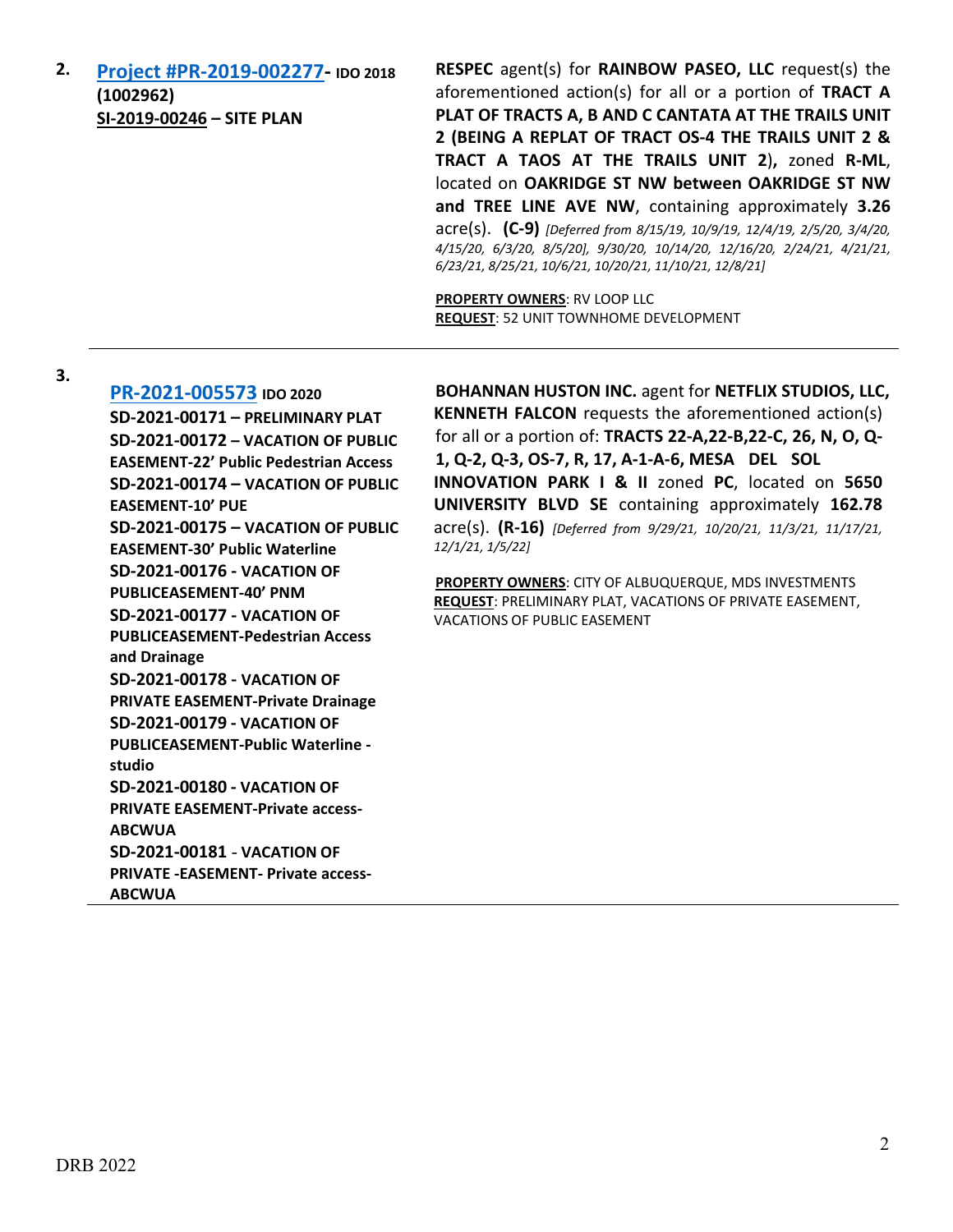**4.**

**[PR-2021-005573](http://data.cabq.gov/government/planning/DRB/PR-2021-005573/DRB%20Submittals/) IDO 2020 SI-2021-01482 – SITE PLAN**

**DEKKER/PERICH/SABATINI – WILL GLEASON** agent for **NETFLIX STUDIOS, LLC, KENNETH FALCON** requests the aforementioned action(s) for all or a portion of: **TRACTS 22- A, 22-B,22-C, 26, N, O, Q-1, Q-2, Q-3, OS-7, R, 17, A-1-A-6, MESA DEL SOL INNOVATION PARK I & II** zoned **PC**, located on **UNIVERSITY BLVD between EASTMAN CROSSING and MESA DEL SOL** containing approximately **162.784** acre(s).**(R-16)** *[Deferred from 9/29/21, 10/20/21, 11/3/21, 11/17/21, 12/1/21, 1/5/22]*

**PROPERTY OWNERS**: CITY OF ALBUQUERQUE, MDS INVESTMENTS **REQUEST**: AN APPROXIMATELY 117.53 ACRE EXPANSION OF THE EXSITING ALBUQUERQUE STUDIOS CAMPUS INCLUDING A NEW PRODUCITON OFFICE, MILL BUILDING AND PRODUCTION SUPPORT SPACES.

**5.**

## **[PR-2020-004138](http://data.cabq.gov/government/planning/DRB/PR-2020-004138/DRB%20Submittals/) IDO 2019 SD-2021-00151 – PRELIMINARY PLAT Sketch plat 3-10-2021**

**HUITT-ZOLLARS INC. – SCOTT EDDINGS** agent for **QUESTA DEL ORO, LLC – TIM MCNANEY** requests the aforementioned action(s) for all or a portion of: **TRACT 3 & A-1-A-4, MESA DEL SOL INNOVATION PARK** zoned **PC**, located between **SAGAN LOOP and DE KOONING LOOP** containing approximately **22.0366** acre(s). **(R-15)** *{Deferred from 8/11/21, 9/15/21, 9/29/21, 10/20/21, 11/3/21, 11/17/21, 12/15/21, 1/5/22]*

**PROPERTY OWNERS**: QUESTA DEL ORO LLC / MDS INVESTMENTS **REQUEST**: SINGLE FAMILY RESIDENTIAL SUBDIVISION ON TRACT A-1- A-3. TRACT A-1-A-4 SPLIT FOR EXTENSION OF DEIKENBORN DRIVE

#### **6.**

**[PR-2018-001398](http://data.cabq.gov/government/planning/DRB/PR-2018-001398/DRB%20Submittals/) SD-2021-00242 – PRELIMINARY PLAT**

**VA-2021-00447– SIDEWALK WAIVER SD-2021-01966 – EPC FINAL SITE PLAN SIGN OFF**

**JAG PLANNING & ZONING – JUANITA GARCIA** agent for **DARRYL CHITWOOD – ECO GREEN BUILDING** requests the aforementioned action(s) for all or a portion of: **TRACT B, LANDS OF ELLA G. ROSSITER** zoned **PD**, located on **704 GRIEGOS RD NW between 7TH ST NW and 9th ST NW** containing approximately **0.75** acre(s). (**F-14)** *[Deferred from 12/15/12, 1/5/22]*

**PROPERTY OWNERS**: DARRYL CHITWOOD **REQUEST**: PRELIMINARY PLAT, SIDEWALK WAIVER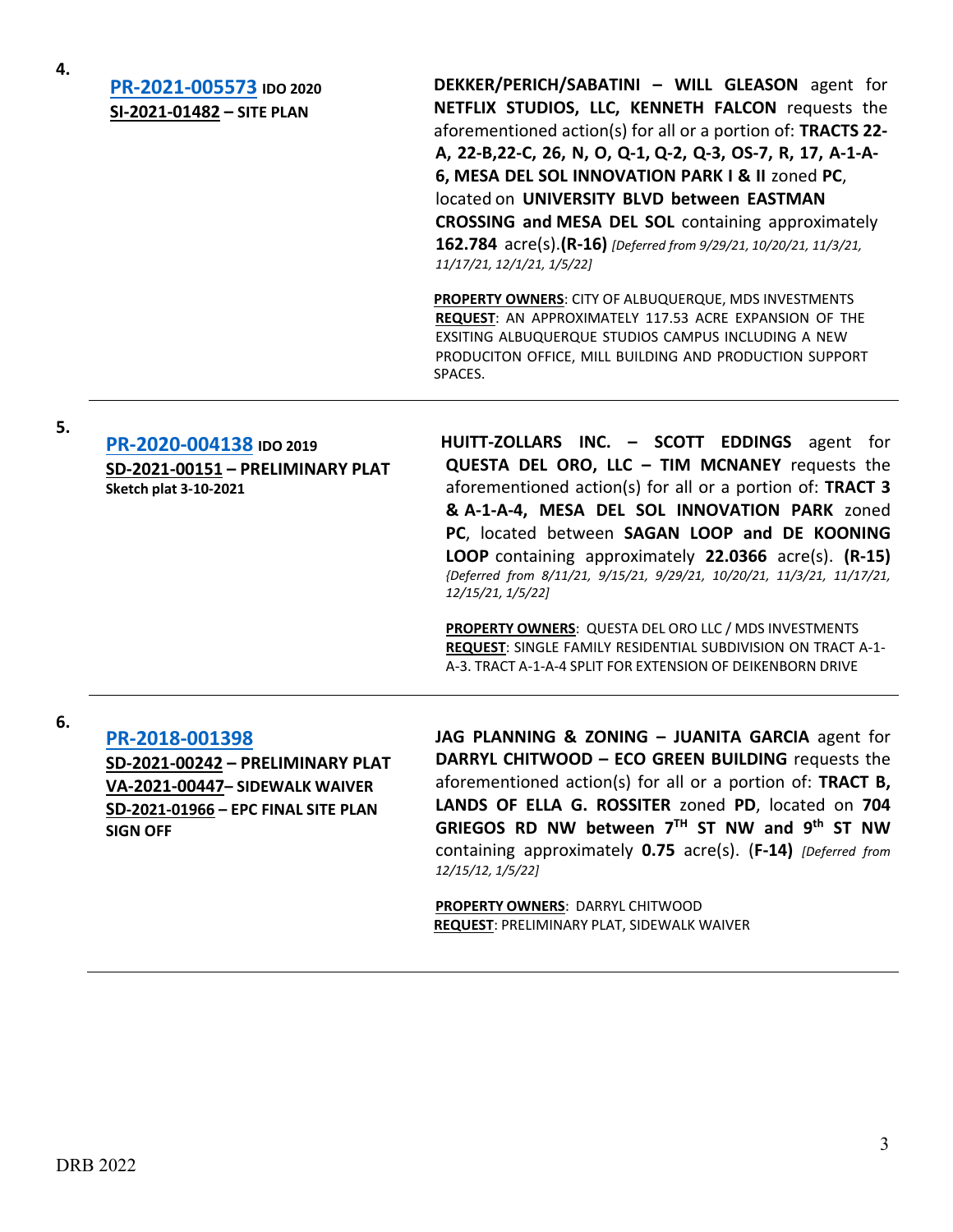| 7. | PR-2021-006336<br>SI-2021-02091 - SITE PLAN                                 | TIERRA WEST, LLC - VINCE CARRICA agent for DENNIS<br><b>ROMERO</b> requests the aforementioned action(s) for all or<br>a portion of: LOT 1, BLOCK 3 TOWN OF ATRISCO<br>GRANT zoned NR-BP, located on 10320 CENTRAL AVE SW<br>between CENTRAL AVE and SUNSET GARDENS containing<br>approximately 4.0 acre(s). $(L-08)$ [Deferred from 1/5/22, 1/19/22]<br><b>PROPERTY OWNERS: DENNIS ROMERO</b><br>REQUEST: DRB SITE PLAN FOR SELF STORAGE FACILITY                                                                                                                          |
|----|-----------------------------------------------------------------------------|-----------------------------------------------------------------------------------------------------------------------------------------------------------------------------------------------------------------------------------------------------------------------------------------------------------------------------------------------------------------------------------------------------------------------------------------------------------------------------------------------------------------------------------------------------------------------------|
| 8. | PR-2021-005222 IDO 2019<br>SI-2021-01237 - EPC SITE<br><b>PLAN SIGN-OFF</b> | TIERRA WEST, LLC agent for WESTERN HILLS INVESTMENTS<br>LLC requests the aforementioned action(s) for all or a<br>portion of: TRACT C-4-A PLAT OF TRACTS C3A, C3B, C3C,<br>C4A, SEVEN BAR RANCH zoned NR-BP, located at 3615<br>HWY 528 between CALLE CUERVO NW and HWY<br>528 containing approximately 1.99 acre(s). (A-14) [Deferred<br>from8/18/21, 9/15/21, 9/22/21, 10/20/21, 11/10/21, 12/1/21, 1/5/22,<br>1/12/22, 1/19/22]<br>PROPERTY OWNERS: WESTERN HILLS INVESTMENTS LLC<br>REQUEST: FINAL SIGN OFF OF EPC SITE PLAN                                            |
| 9. | PR-2020-003847<br>SI-2021-01955 - SITE PLAN                                 | WILL GLEASON, DEKKER/PERICH/SABATINI agent for CITY<br>OF ALBUQUERQUE requests the aforementioned action(s)<br>for all or a portion of: MAP 33 TR 90C,001 001REPL of<br>FITZGERALD ADD, ALL of LOT 2, BLK 1, REPLAT of<br>FITZGERALD ,003 001 REPL of FITGERALD ADD zoned<br>MX-M, located on 3525 4TH ST NW, 420 FITZGERALD RD<br>NW between MILDRED AVE NW and FITZGERALD RD NW<br>containing approximately 2.103 acre(s). (G-14) [Deferred from<br>12/15/21, 1/12/22, 1/19/22]<br>PROPERTY OWNERS: CITY of ALBUQUERQUE<br>REQUEST: MULTI-FAMILY APARTMENT HOME COMMUNITY |

## *SKETCH PLATS*